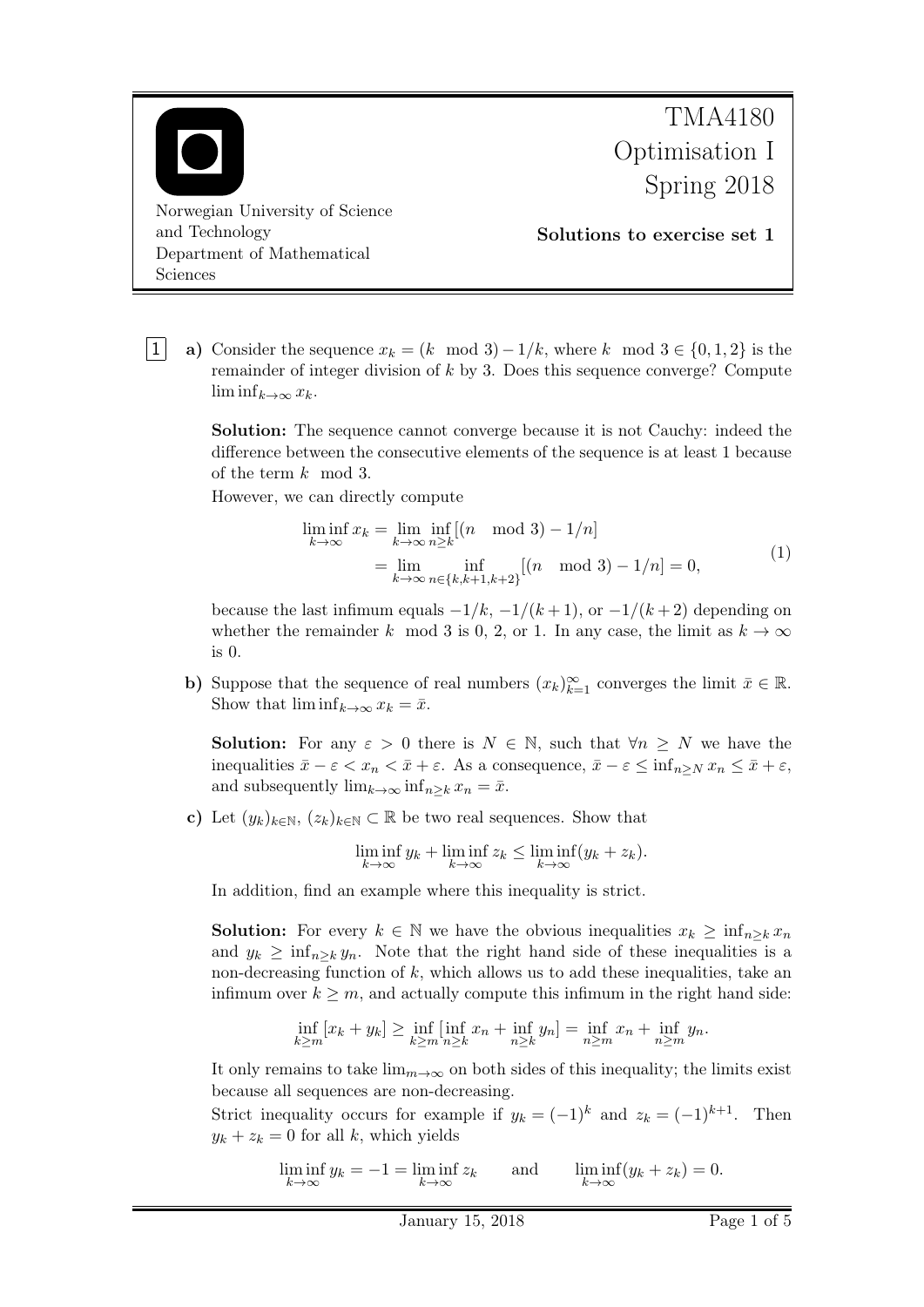d) Let I be any index set (possibly infinite, possibly uncountable), and let  $(y_k^i)_{k \in \mathbb{N}} \subset$  $\mathbb{R}, i \in I$ , be a family of sequences. Show that

$$
\sup_{i \in I} \liminf_{k \to \infty} y_k^i \le \liminf_{k \to \infty} (\sup_{i \in I} y_k^i).
$$

**Solution:** For each  $k \in \mathbb{N}$  and every  $i \in I$  we have the inequality  $y_k^i \leq \sup_{j \in I} y_k^j$  $r_k^j$  . Taking first the infimum, and then the limit on both sides of this inequality we conclude that for every  $i \in I$ ,

$$
\liminf_{k \to \infty} y_k^i \le \liminf_{k \to \infty} \sup_{j \in I} y_k^j.
$$

It only remains to take a supremum over  $i \in I$  on the both sides of this inequality, while noticing that the right hand side is independent of  $i$ .

2 a) Consider the function  $f(x) = \sup_{i \in \mathbb{R}} -\exp(-(ix)^2)$ . Determine the explicit formula for  $f(x)$  by evaluating the supremum on the right hand side, and check that  $f$  is lower semi-continuous.

Solution: Direct computation shows that

$$
f(x) = \begin{cases} -1, & \text{if } x = 0, \\ 0, & \text{otherwise.} \end{cases}
$$

It is not difficult to see that this function is lower semi-continuous by checking the definition.

b) More generally, let I be an index set and let  $f_i: \mathbb{R}^n \to \mathbb{R}$  be lower semicontinuous. Show that the function  $f: \mathbb{R}^n \to \mathbb{R} \cup \{+\infty\}$  defined by

$$
f(x) = \sup_{i \in I} f_i(x)
$$

is lower semi-continuous.

Solution: This can be viewed as a direct consequence of exercise 1 d). Indeed, let  $\bar{x} \in \mathbb{R}^n$  be an arbitrary point, and let further consider an arbitrary sequence  $(x_k)_{k=1}^{\infty} \in \mathbb{R}^n$  converging to  $\bar{x}$ . Since each  $f_i$  is l.s.c., it follows that  $f_i(x) \leq$  $\liminf_{k\to\infty} f_i(x_k)$ , and as a result also

$$
\sup_{i \in I} f_i(x) \le \sup_{i \in I} \left( \liminf_{k \to \infty} f_i(x_k) \right) \le \liminf_{k \to \infty} \sup_{i \in I} f_i(x_k),
$$

where the last inequality is owing to exercise 1 d). It remains to identify the left hand side of the inequality above with  $f(x)$  and the right hand side with  $\liminf_{k\to\infty} f(x_k)$ .

c) Let  $f : \mathbb{R}^n \to \mathbb{R}$  be a lower semi-continuous function, and  $\alpha \in \mathbb{R}$  be an arbitrary number. Show that the set  $S_{\alpha} = \{ x \in \mathbb{R}^n \mid f(x) \leq \alpha \}$  is closed.

**Solution:** Consider a sequence of points  $(x_k)_{k=1}^{\infty}$ , such that each  $x_k \in S_\alpha$  and  $\lim_{k\to\infty} x_k = \bar{x}$ , for some  $\bar{x} \in \mathbb{R}^n$ . We need to show that  $\bar{x} \in S_\alpha$ .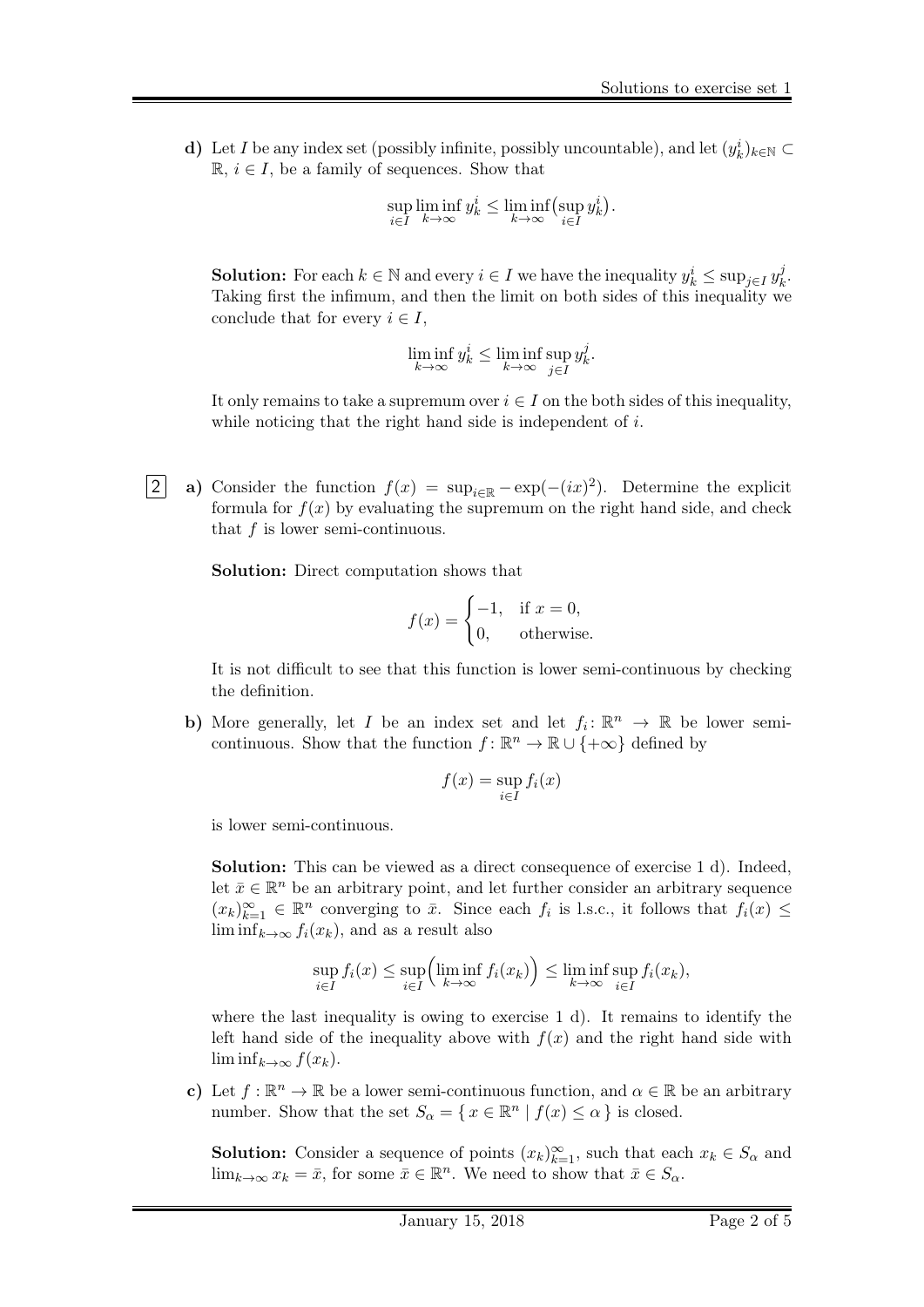This follows from the following string of inequalities:

$$
f(\bar{x}) \le \liminf_{k \to \infty} f(x_k) \le \alpha,
$$

where the first inequality is owing to the lower semicontinuity of  $f$ , and the second is owing to the inequality  $f(x_k) \leq \alpha$ .

- 3 For the following functions, decide whether they are lower semi-continuous and/or coercive, and whether they attain a global minimizer:
	- a) The function  $f: \mathbb{R} \to \mathbb{R}$  given by

$$
f(x) = x^4 - 20x^3 + \sup_{k \in \mathbb{N}} \sin(kx).
$$

**Solution:** f is a sume of the continuous (hence l.s.c.) funciton  $x^4 - 20x^3$  and a l.s.c. function  $\sup_{k \in \mathbb{N}} \sin(kx)$  (exercise 2 b). The sum is l.s.c. owing to exercise 1 c) (the proof is similar to that in exercise 2 b).

The function is coercice, because  $x^4$  is, and it dominates all other terms for  $\lvert \text{large} \rvert x \rvert$ .

As a result, the global minimum is attained (see Theorem 9 in the note "Minimisers of Optimization Problems.")

b) The function  $q: \mathbb{R} \to \mathbb{R}$  given by

$$
g(x) = e^x - \frac{1}{x^2 + 1}.
$$

Solution: Again, the function is continuous, hence also l.s.c.

It is not coercive, because  $\lim_{x\to-\infty} g(x) = 0 \neq +\infty$ .

On the other hand, the closed set  $S = \{ x \in \mathbb{R} \mid g(x) \leq g(-1) \}$  is bounded (and therefore compact), since  $g(-1) < 0 = \lim_{x \to -\infty} g(x)$  and  $g(-1) < 0 < +\infty$  $\lim_{x\to+\infty} g(x)$ .

Therefore, the global minimum of  $g$  is attained over  $S$ , and this is also a global minimum of  $q$  over  $\mathbb{R}$ .

c) The function  $h: \mathbb{R}^2 \to \mathbb{R}$  given by

$$
h(x) = x_1^2(1 + x_2^3) + x_1^2.
$$

Solution: The function is continuous (polynomial, in fact) - hence also l.s.c. It is not coercive, since for any fixed  $x_1 \neq 0$  and  $x_2 \to -\infty$  we have  $h(x) \to -\infty$ . This also shows that the function is unbounded from below, and as a result the global minimum is not attained.

4 Given a matrix  $A \in \mathbb{R}^{n \times n}$ , we denote by

$$
||A||_F := \Bigl(\sum_{i,j=1}^n a_{ij}^2\Bigr)^{1/2}
$$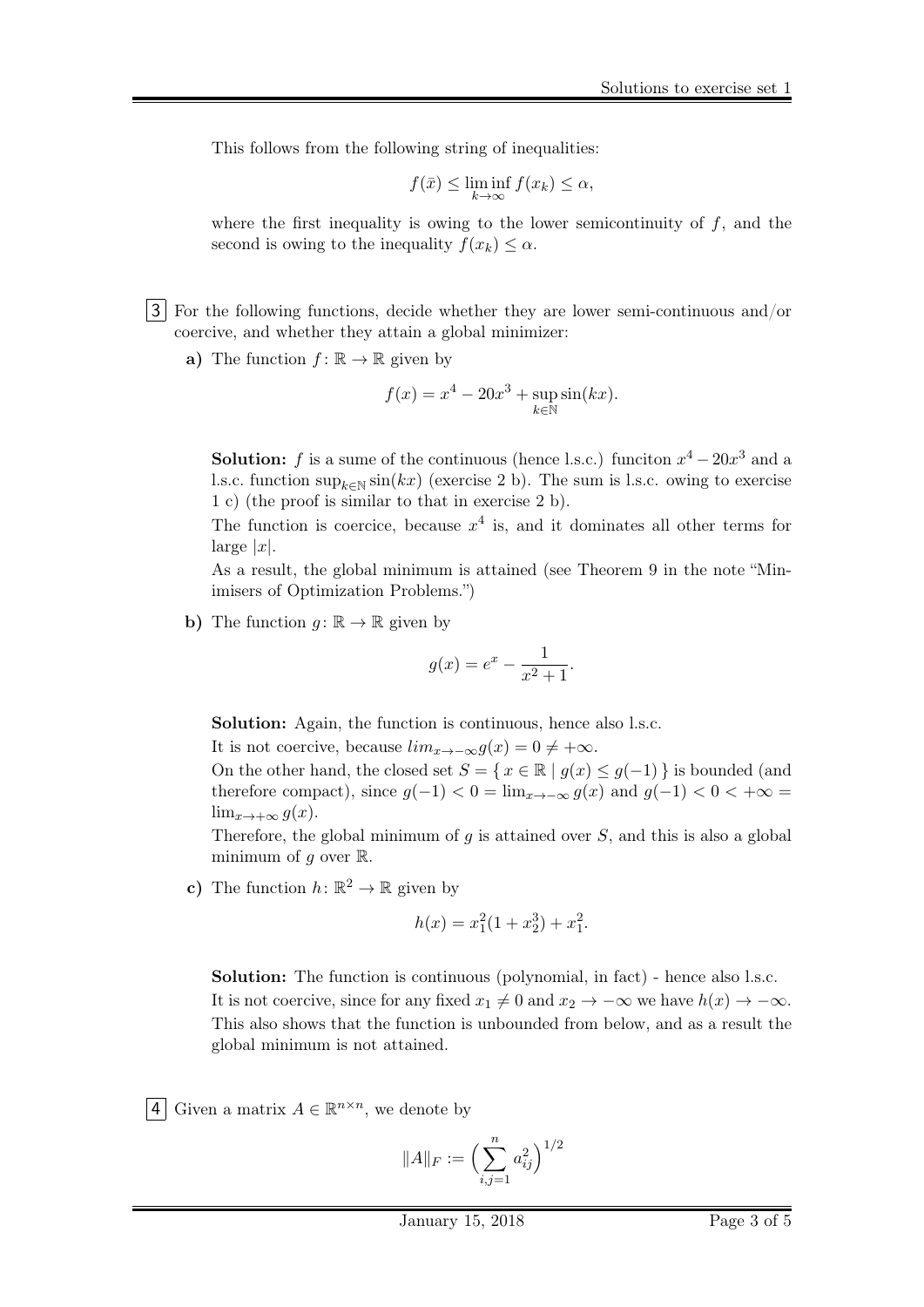its Frobenius norm. Show that the optimisation problem

$$
\min_{\substack{A \in \mathbb{R}^{n \times n} \\ \det A > 0}} \Bigl( \| A \|_F + \frac{1}{\det A} \Bigr)
$$

admits a global minimum.

Solution: In order to guarantee existence of solutions, we need to arrive at a situation where we minimize a l.s.c. function over a compact set.

The Frobenius norm is continuous, and the determinant is a continuous (in fact, polynomial) function of matrix elements. Thus the objective function  $f(A) = ||A||_F +$  $(\det A)^{-1}$  is continuous over the set  $\Omega = \{A \in \mathbb{R}^{n \times n} : \det A > 0\}.$ 

However, the feasible set  $\Omega$  is neither bounded nor closed!

Thus we should try to construct a closed and bounded (compact) set inside  $\Omega$ , on which the global minimum of f over  $\Omega$  is attained.

The identity matrix  $I \in \Omega$ , with  $f(I) = n^{1/2} + 1$ . Therefore, the global minimum, if attained, must lie inside  $\{A \in \Omega \mid f(A) \leq f(I) = n^{1/2} + 1\} \subset \{A \in \mathbb{R}^{n \times n} \mid ||A||_{\text{F}} \leq$  $n^{1/2} + 1$  }  $\cap$  {  $A \in \Omega$  | det( $A$ )  $\geq (n^{1/2} + 1)^{-1}$  } =: S.

The latter set is bounded (the first set in the intersection is bounded) and closed (both intersected sets are closed, since the functions defining the inequality constraints are continuous).

Thus Proposition 7 from "Minimisers of Optimization Problems" is applicable and f attauns a global min over  $S$ , hence also over  $\Omega$ .

5 (See N&W, Exercise 2.1). The Rosenbrock function is defined as

$$
f(x) := 100(x_2 - x_1^2)^2 + (1 - x_1)^2.
$$

a) Compute the gradient and the Hessian of the Rosenbrock function.

Solution: Routine differentiation yields

$$
\nabla f(x) = \begin{bmatrix} -400x_1(x_2 - x_1^2) - 2(1 - x_1) \\ 200(x_2 - x_1^2) \end{bmatrix}
$$

and

$$
\nabla^2 f(x) = \begin{bmatrix} 1200x_1^2 - 400x_2 + 2 & -400x_1 \\ -400x_1 & 200 \end{bmatrix}.
$$

b) Show that the point  $(1, 1)$  is the unique (global and local) minimizer of f.

**Solution:** Since  $f$  is defined in terms of quadratic terms, it is bounded from below by 0. Moreover  $f(x) = 0$  if and only if  $x_2 = x_1^2$  and  $1 - x_1 = 0$ , which means that  $x_1 = 1$  and  $x_2 = 1$ . Therefore  $(1, 1)$  is the unique minimiser of f. Another argument:  $(1, 1)$  is the only stationary/critial point of f, that is, the only point for which  $\nabla f = 0$ . Moreover, the Hessian

$$
\nabla^2 f(1,1) = \begin{bmatrix} 802 & -400 \\ -400 & 200 \end{bmatrix}
$$